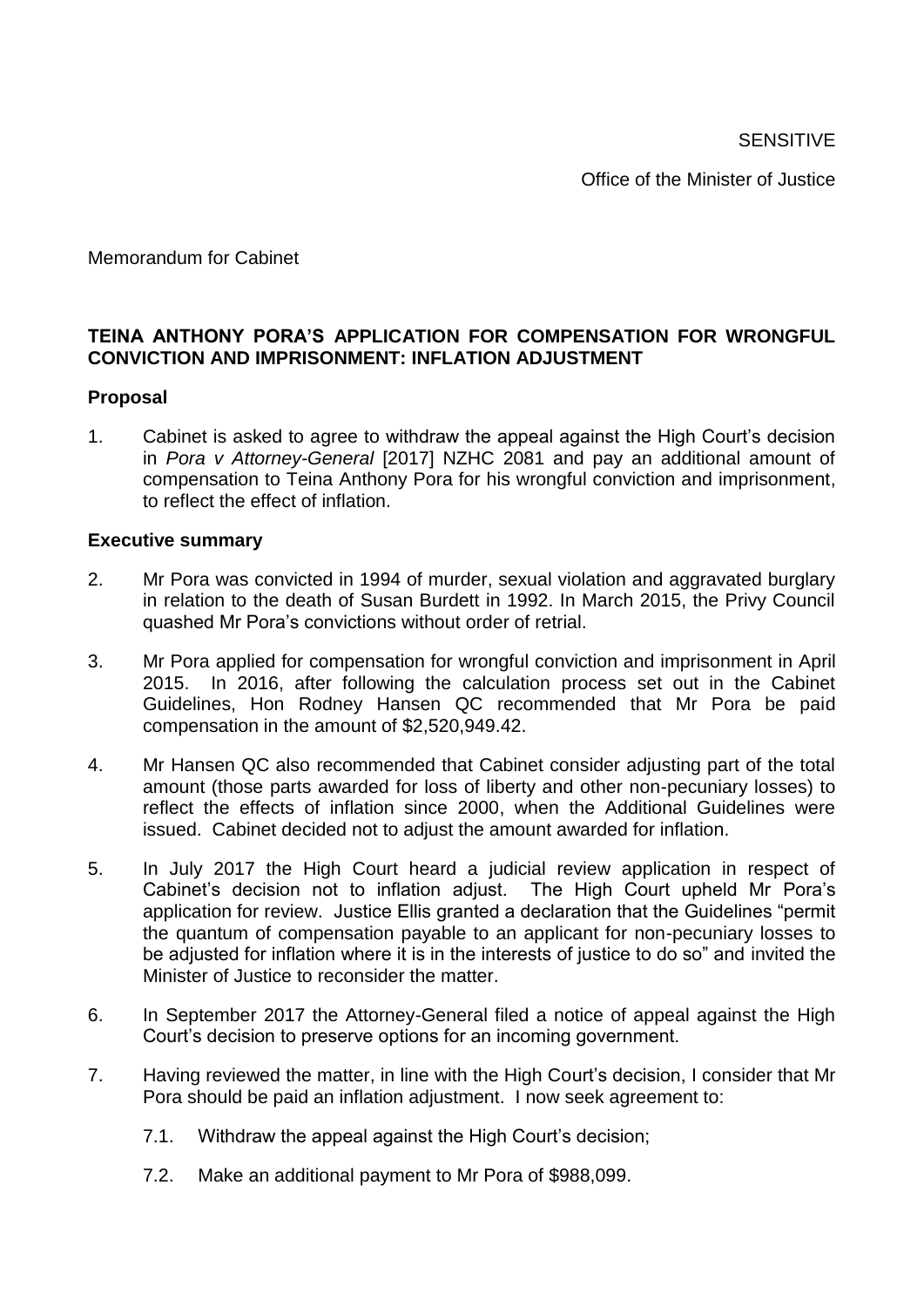# **Background**

1

- 8. Teina Pora's convictions for murder, sexual violation, and aggravated burglary were quashed by the Privy Council in March 2015. Mr Pora made a claim for compensation for wrongful conviction and imprisonment under the Cabinet Guidelines governing such claims. These comprise:
	- 8.1. Cabinet Criteria for Compensation and Ex Gratia Payments for Persons Wrongly Convicted and Imprisoned in Criminal Cases (1998); and
	- 8.2. Additional Guidelines of Quantum of Future Compensation (2000).
- 9. Broadly, under the Additional Guidelines there is a two-stage approach to calculating non-pecuniary losses. Stage 1 is the calculation for loss of liberty and involves multiplying a figure of \$100,000 by the number of years a claimant has been in prison. Stage 2 provides compensation for other non-pecuniary losses and is assessed as a "one-off" figure, starting at \$100,000 and adjusted up or down to reflect the aggravating or mitigating factors listed in the Guidelines. These amounts have not been amended since they were introduced in 2000.
- 10. In 2016, after following the calculation process set out in the Cabinet Guidelines, Hon Rodney Hansen QC recommended that Mr Pora be paid compensation in the amount of \$2,520,949.42. That sum included:
	- 10.1. \$1,961,895 for non-pecuniary loss, specifically loss of liberty;
	- 10.2. \$225,000 for other non-pecuniary losses (loss of reputation, loss or interruption of family and other personal relationships, mental and emotional harm);
	- 10.3. \$334,054.42 for pecuniary losses (loss of livelihood and future earnings potential, costs incurred in challenging his convictions and bringing the application for compensation).
- 11. Mr Hansen QC also recommended that Cabinet consider adjusting the amounts calculated for loss of liberty and other non-pecuniary losses to reflect the effects of inflation since 2000. Mr Hansen described the proposed adjustment as one to "recognise the decline in real terms in the level of compensation payable since the Additional Guidelines were introduced".
- 12. On the advice of the Minister of Justice, on 13 June 2016 Cabinet did consider inflation adjusting the amounts assessed by Mr Hansen for non-pecuniary losses, but decided not to do so.
- 13. The reasons for Cabinet's decision not to adjust for inflation were as follows:<sup>1</sup>
	- 13.1. The Cabinet Guidelines do not provide for payments to be adjusted for inflation;

<sup>&</sup>lt;sup>1</sup> As recorded in the transcript of Hon Amy Adams' appearance at the Justice and Electoral Select Committee on 16 June 2016.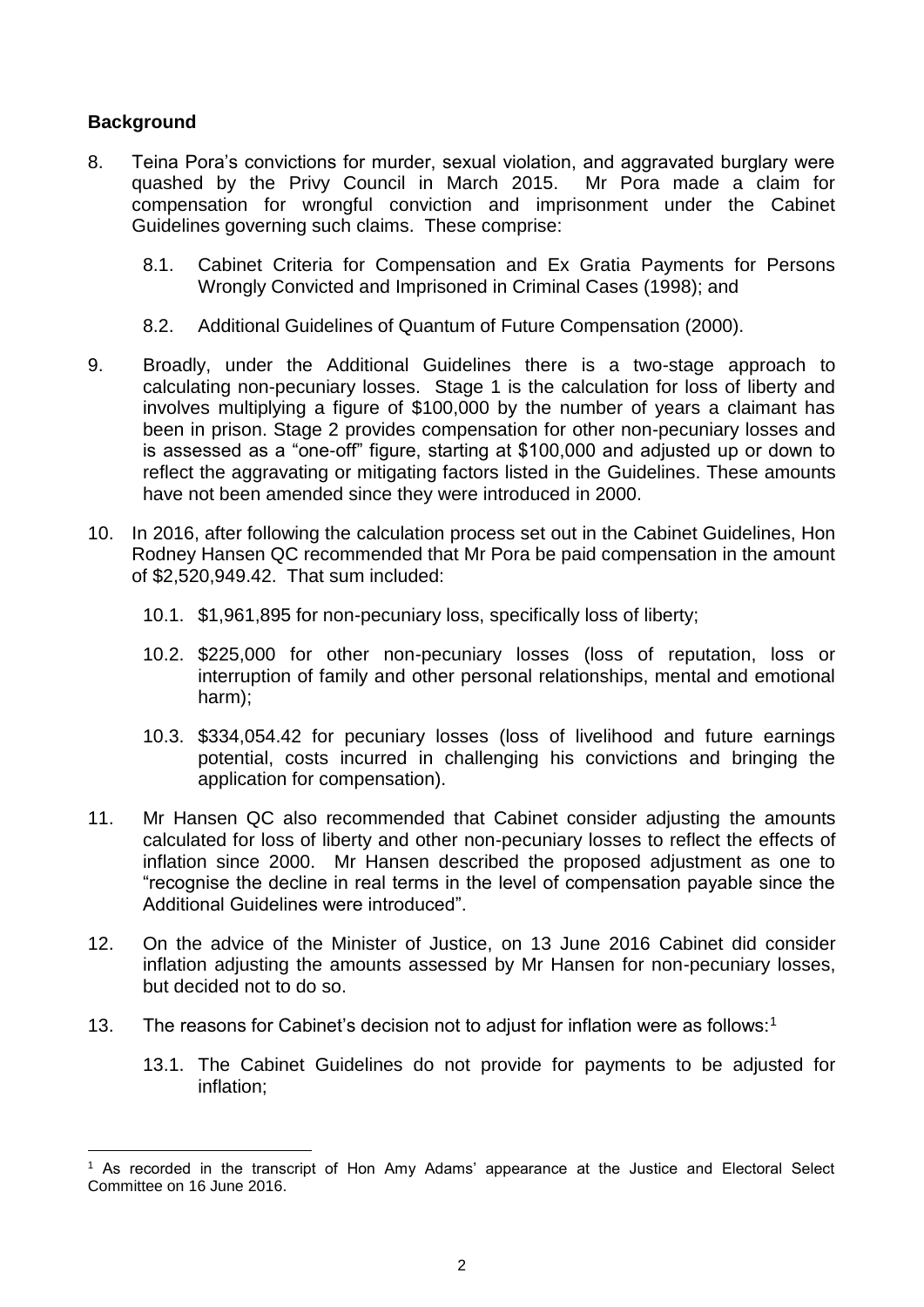- 13.2. The absence of inflation-adjusting in the Cabinet Guidelines is not unusual a number of fees, charges, and payments in the Crown system do not automatically provide for inflation-adjusting, and instead the rates are updated when appropriate;
- 13.3. Cabinet needed to be mindful of the eight other people compensated under the Cabinet Guidelines whose payments were not adjusted for inflation;
- 13.4. Cabinet was "comfortable that \$100,000 per year for the time of incarceration was still an appropriate amount" to compensate for loss of liberty;
- 13.5. The annual rate of \$100,000 per year of incarceration "still sits very well" when compared internationally; and
- 13.6. Mr Pora was also to receive additional sums of compensation for his other non-pecuniary losses and his pecuniary losses which were assessed "in real dollar values" at Mr Hansen's discretion.
- 14. Mr Pora accepted payment of the amount approved by Cabinet but with the agreement of the Minister of Justice reserved the right to bring judicial review proceedings in respect of the decision not to make an adjustment for inflation. Mr Pora then filed an application for judicial review, which was heard by Justice Ellis in the High Court in July 2017.
- 15. In August 2017 Justice Ellis upheld the application for review. In relation to the issue of inflation adjustment, Justice Ellis said that:
	- 15.1. the Guidelines permit inflation adjusting of compensation for non-pecuniary losses if the interests of justice dictate;
	- 15.2. the interests of justice ordinarily require those in like positions to be consistently treated;
	- 15.3. consistency would normally suggest that compensation for non-pecuniary loss should be inflation adjusted where not to do so would result in the applicant being treated differently in real terms from other applicants;
	- 15.4. the evidence suggested that Mr Pora had been treated substantially worse in real terms than other applicants and also that an inflation adjustment would not result in Mr Pora being treated substantially better than earlier claimants under the Guidelines.
- 16. The remedy granted by the Judge was a declaration that the Guidelines "permit the quantum of compensation payable to an applicant for non-pecuniary losses to be adjusted for inflation where it is in the interests of justice to do so". The Judge then invited the Minister of Justice to consider whether, in the circumstances of Mr Pora's case, the interests of justice require the benchmarks in the Guidelines to be inflation adjusted. The Judge saw no impediment to the Minister taking the matter back to Cabinet should inflation adjustment be seen as the proper outcome.
- 17. On 25 September 2017, the Attorney-General filed a notice of appeal against Ellis J's decision.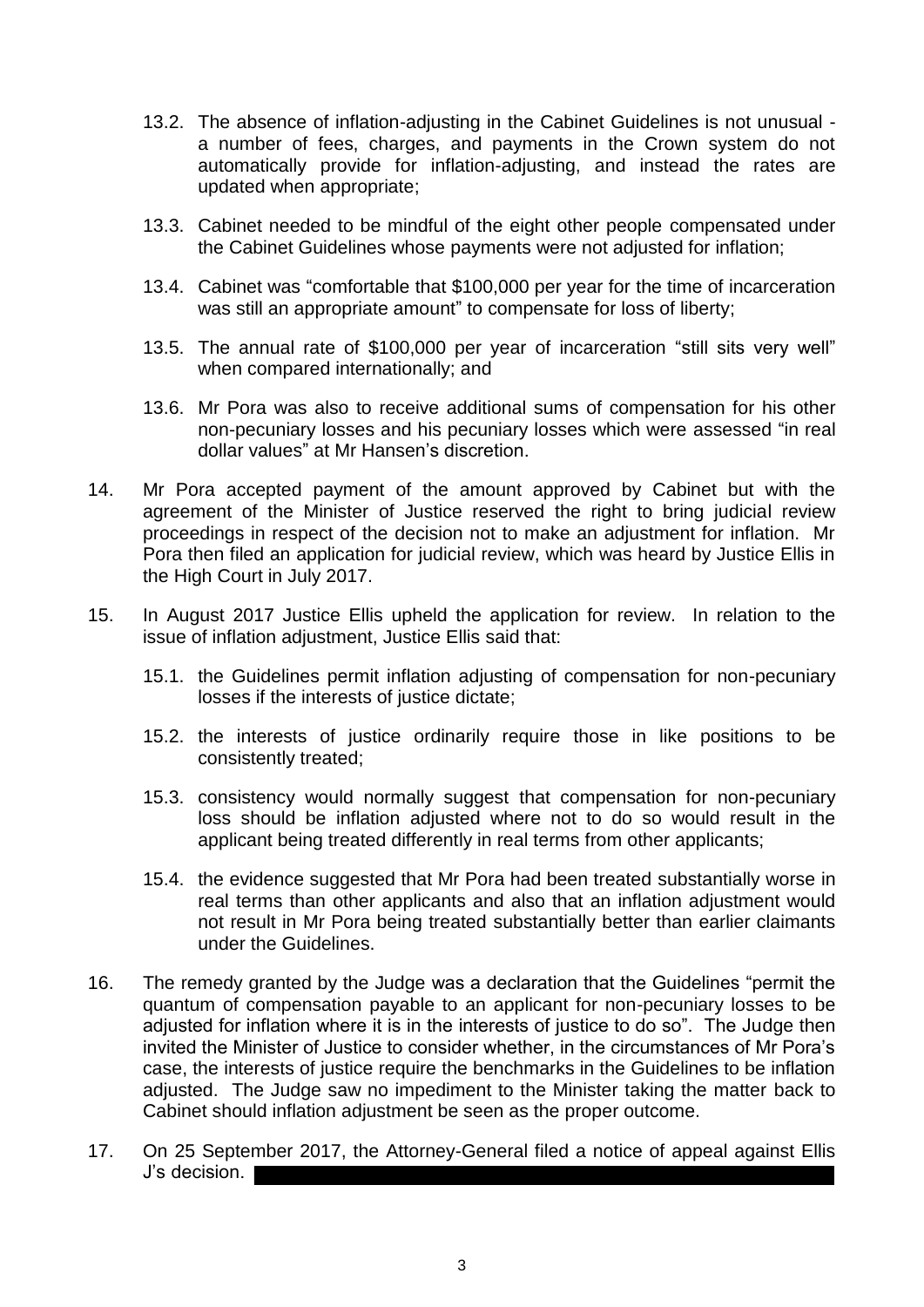# $|s9(2)(h)|$

- 18. The notice of appeal stated that the grounds of appeal were that:
	- 18.1. The High Court erred in determining that Cabinet's decision not to adjust Mr Pora's compensation for non-pecuniary losses for inflation proceeded on the basis of an error of law, in that the Cabinet Guidelines implicitly stipulated for "consistency" as between applicants and "permitted" compensation to be adjusted for inflation;
	- 18.2. The High Court erred in not instead assessing the claim as a challenge to the substance of Cabinet's decision not to depart from the Cabinet Guidelines in order to adjust Mr Pora's compensation for inflation, on the basis of unreasonableness. Were the case characterised in this way, Cabinet's decision was not justiciable and, in any event, was not unreasonable.

#### **Resolving Mr Pora's claim**

- 19. I have read the decision of the High Court in *Pora v Attorney-General* and I have considered the circumstances of Mr Pora's claim for compensation for wrongful conviction and imprisonment. In particular, I have considered the facts that:
	- 19.1. The High Court found that the circumstances of Mr Pora's case were qualitatively and quantitatively different from other previous claims;
	- 19.2. Mr Pora was wrongly imprisoned for almost 20 years;
	- 19.3. This is the longest term of imprisonment for any claimant under the Cabinet Guidelines;
	- 19.4. The impact of inflation on the amount of compensation paid to Mr Pora in respect of non-pecuniary losses is significant;
	- 19.5. Mr Pora's compensation for non-pecuniary losses, proportionate to years in prison, is substantially lower, in real terms, than the amounts paid to previous claimants;
	- 19.6. The High Court observed that the impact of inflation on Mr Pora's case is "particularly acute" compared with the effect on awards made to other claimants.
- 20. Having reviewed the matter in line with the High Court's decision, I consider that, in the unique circumstances of Mr Pora's case, the interests of justice favour inflation adjustment of his compensation for non-pecuniary losses. I recommend that he be compensated accordingly.
- 21. I therefore ask Cabinet to agree to withdraw the appeal against the High Court's decision.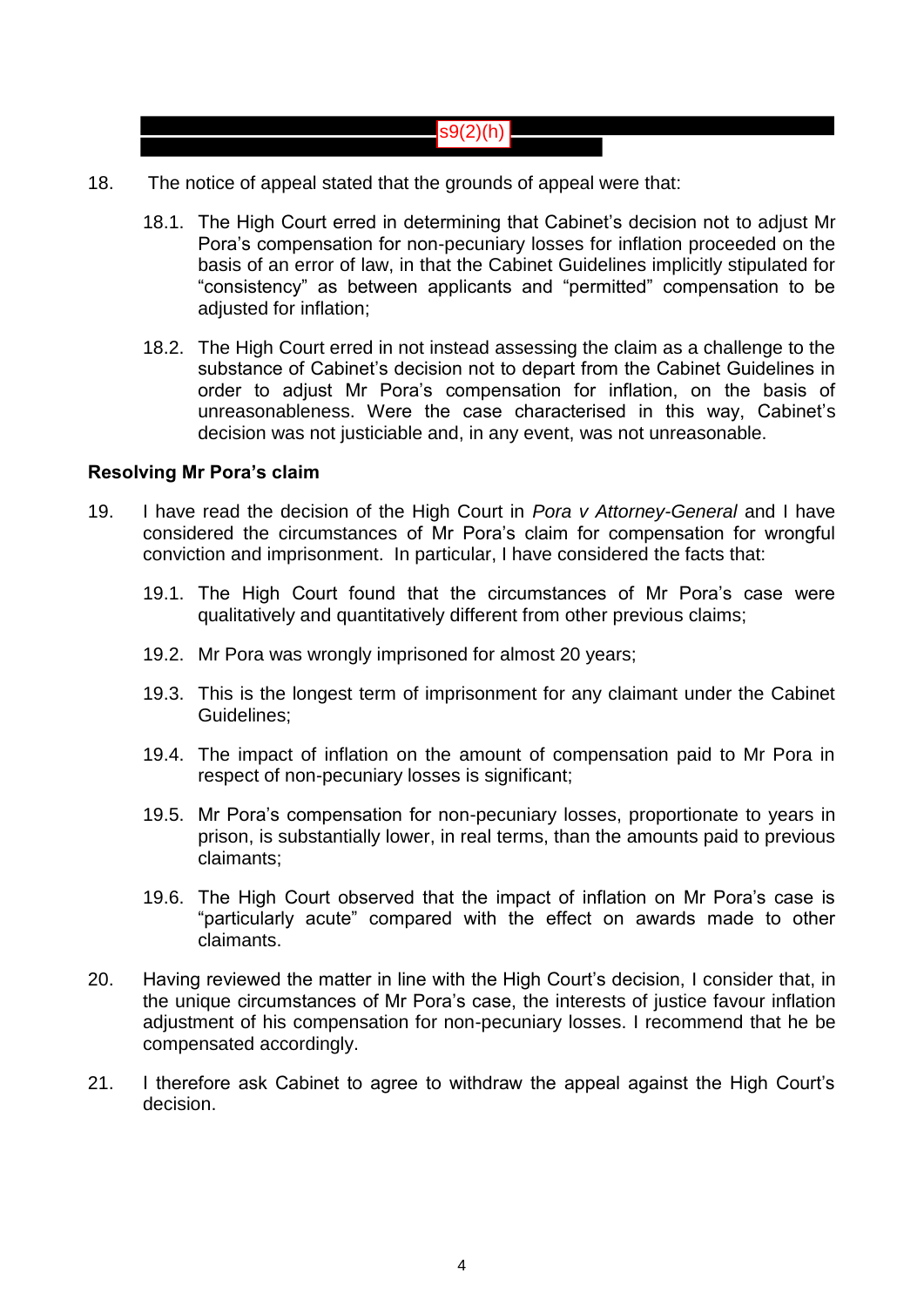- 22. Further, I propose that the amount of compensation paid to Mr Pora for nonpecuniary losses should be inflation adjusted on the following basis, to reflect Mr Hansen's recommendation:
	- 22.1. The amount of compensation awarded by Mr Hansen for non-pecuniary losses should be multiplied by the change in the relevant inflation index;
	- 22.2. The relevant index is the Consumer Price Index (All Groups CPI / index SE9A), which reflects the change in purchasing power over any specified period;
	- 22.3. The starting point for inflation adjustment should be July 2000, when the \$100,000 benchmarks in the Additional Guidelines were set;
	- 22.4. The end point should be the nearest complete quarter year to the time of payment.
- 23. The Ministry of Justice has received expert advice from an actuary to the effect that Mr Pora's compensation for non-pecuniary losses of \$2,186,895 should be adjusted in the following manner:

Total adjusted amount = Unadjusted amount x current index value Index value at benchmark date

24. The total inflation adjusted amount is:

 $$2,186,895 \times 1232 = $3,174,994$ 

848.585691

- 25. The additional payment required to allow for inflation is \$988,099, being the difference between the adjusted amount (\$3,174,994) and the unadjusted amount (\$2,186,895).
- 26. I therefore ask Cabinet to agree to pay Mr Pora an additional amount of \$988,099 to reflect an adjustment for inflation.

# **Costs**

- 27. On the withdrawal of the appeal, outstanding court costs will be payable to Mr Pora.
- 28. The High Court held that Mr Pora was entitled to costs for the judicial review.

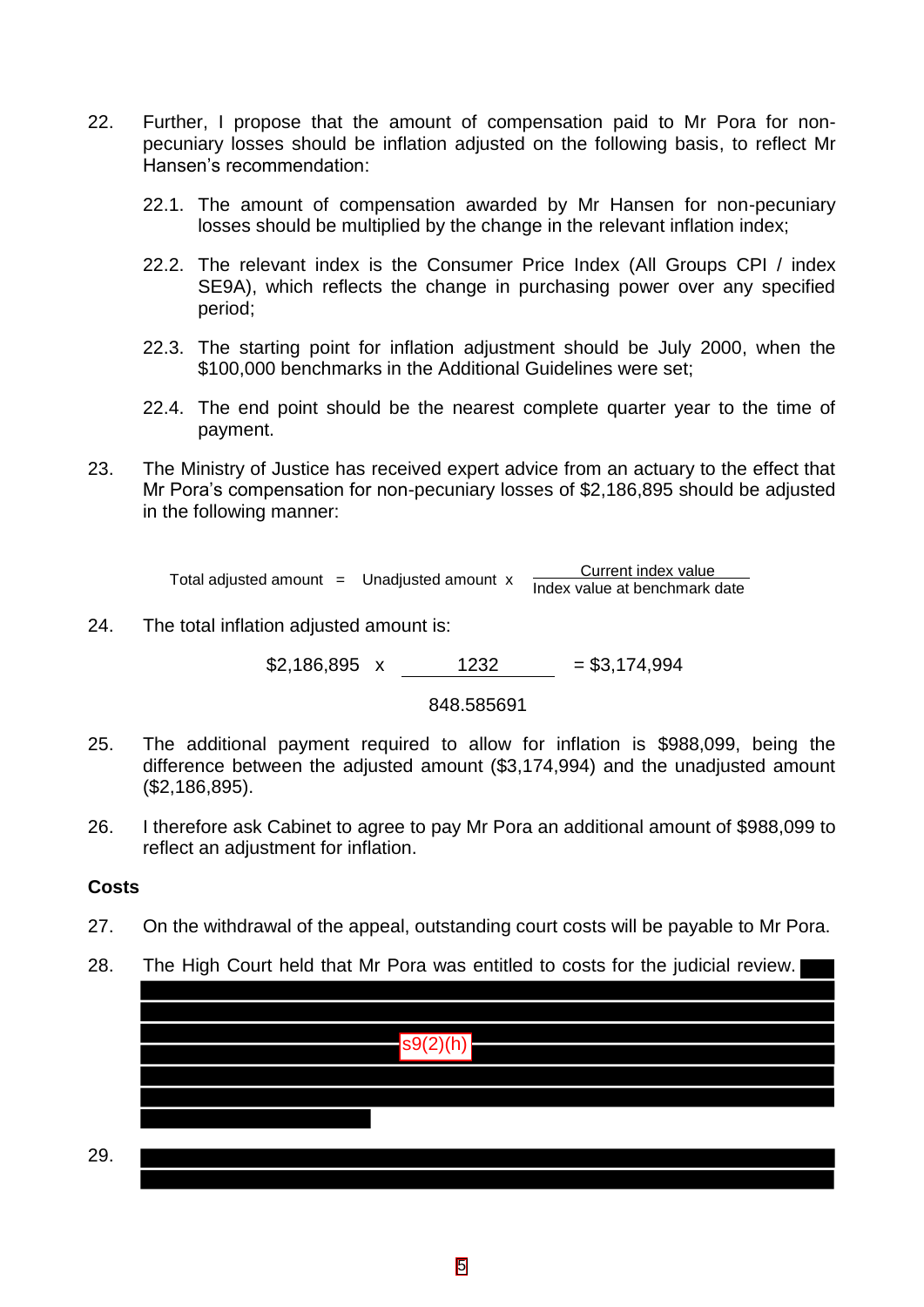

#### **Agreement to forego further proceedings**

31. The recommended inflation adjustment would be subject to Mr Pora agreeing to forego any further legal action against the Crown in respect of matters relating to his convictions, imprisonment, claim for compensation for wrongful conviction and imprisonment, and all related proceedings.

#### **Offer to Mr Pora**

32. If Cabinet agrees with the recommended inflation adjustment, I will offer that amount to Mr Pora on behalf of the Crown. That offer will enclose a deed of release for Mr Pora to sign.

#### **Future claims for compensation for wrongful conviction and imprisonment**

33. I note that until such time as the Cabinet Guidelines are amended, Cabinet will need to assess, when determining an appropriate amount of compensation for any future successful claimant under the Guidelines, whether the interests of justice require the amounts calculated for non-pecuniary losses to be inflation adjusted.



# **Consultation**

36. The Treasury and the Crown Law Office have been consulted on this paper. The Department of Prime Minister and Cabinet has been informed.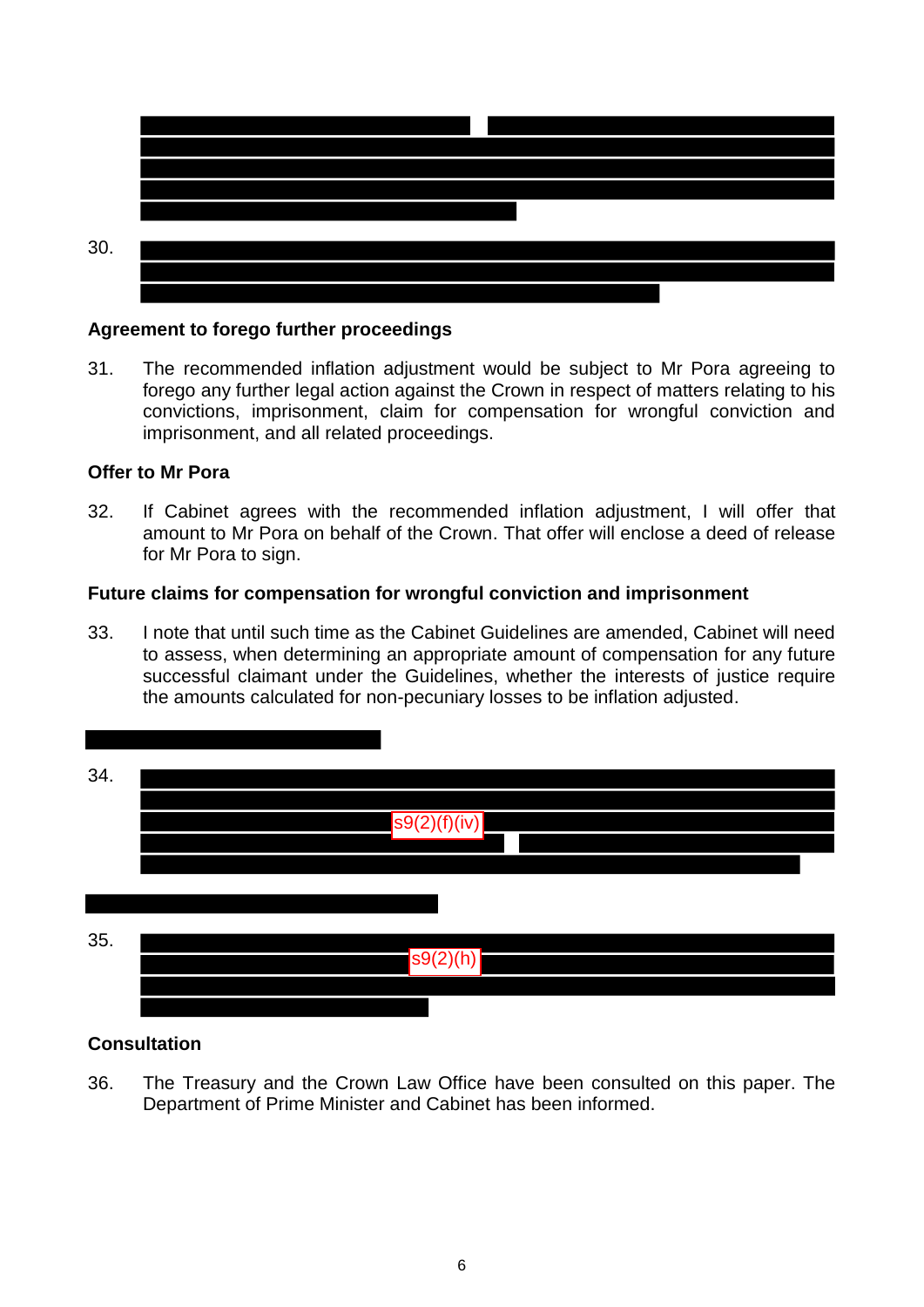# **Financial implications**

- 37. When establishing the Cabinet Guidelines, Cabinet agreed that it would decide on a case by case basis to appropriate funds for each compensation payment [STR (98) M 39/6].
- 38. The Ministry of Justice is not funded for any ex gratia or compensation payments and is unable to make any cost reductions to absorb this payment. The payment will be a charge against the general contingency.

# **Human rights**

39. The proposed compensation package is consistent with the New Zealand Bill of Rights Act 1990 and the Human Rights Act 1993.

# **Legislative implications**

40. There are no legislative implications.

#### **Regulatory impact analysis**

41. A regulatory impact analysis is not required.

# **Publicity**

42. My office will co-ordinate publicity following Cabinet's decision and the acceptance of the offer to Mr Pora.

#### **Recommendations**

- 43. The Minister of Justice recommends that Cabinet:
	- 1. **note** that on 13 June 2016 Cabinet considered Teina Pora's application for compensation for wrongful conviction and imprisonment, in light of advice provided to the Minister of Justice by Hon Rodney Hansen QC CNZM on an appropriate amount of compensation for Mr Pora;
	- 2. **note** that Cabinet:
		- 2.1. **noted** that, on 31 May 2016, Mr Hansen recommended that Mr Pora be paid total compensation of \$2,520,949.42;
		- 2.2. **noted** that Mr Hansen also recommended that Cabinet consider adjusting for inflation the amount of compensation he assessed for Mr Pora's non-pecuniary losses;
		- 2.3. **agreed**, in light of Mr Hansen's advice, that Mr Pora be compensated for his wrongful conviction and imprisonment;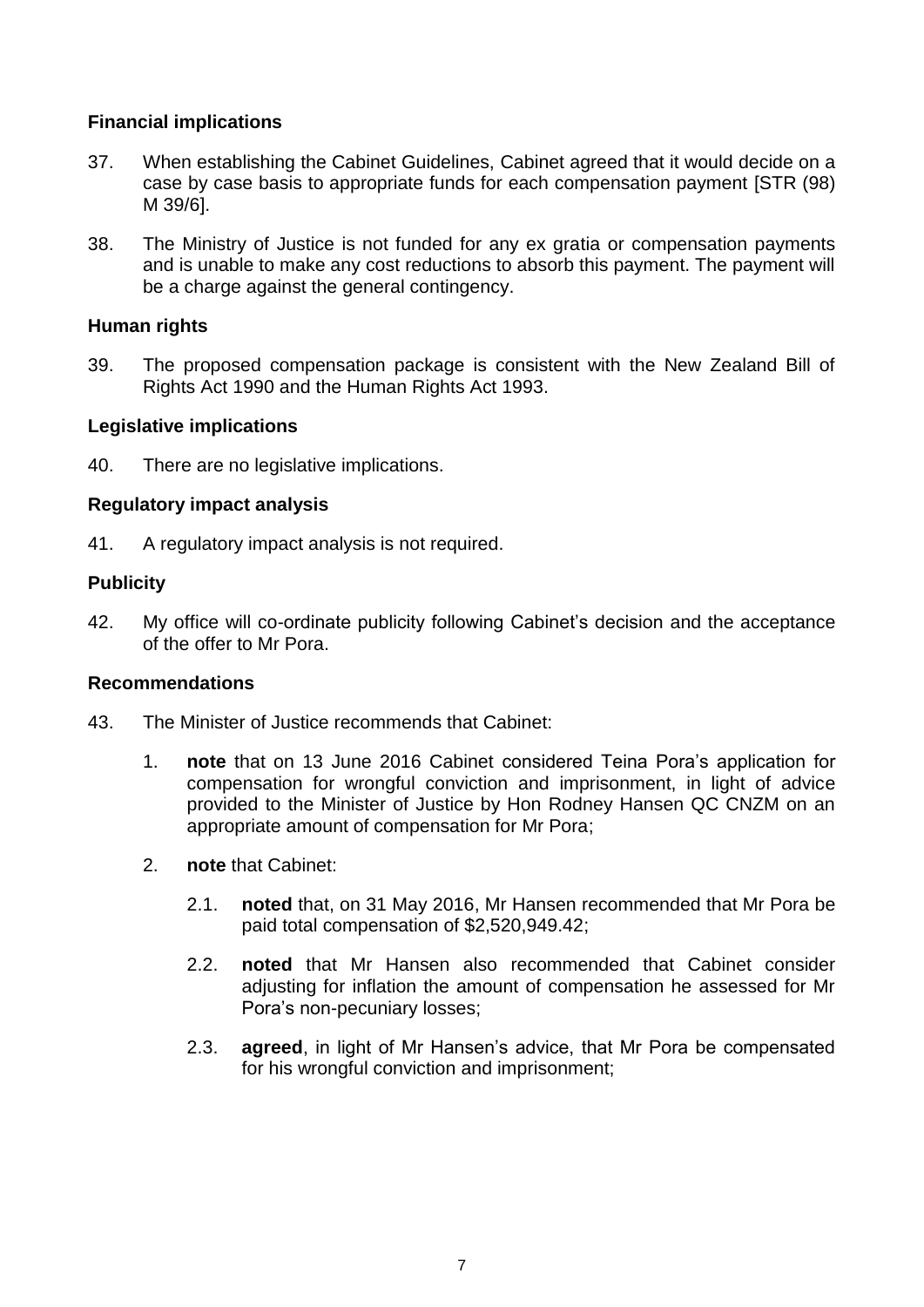- 2.4. **agreed** not to adjust for inflation the compensation for non-pecuniary losses payable to Mr Pora;
- 2.5. **agreed** that an ex gratia payment of \$2,520,949.42 be made to Mr Pora for his wrongful conviction and imprisonment;
- 3. **note** that Mr Pora accepted the offer of compensation but, with the agreement of the Minister of Justice, reserved the right to apply for judicial review of the decision not to adjust for inflation, in accordance with the Consumer Price Index, the compensation for non-pecuniary losses;
- 4. **note** that Mr Pora applied for judicial review of that decision on 3 November 2016 and that the application was heard in the High Court by Justice Ellis on 3 July 2017;
- 5. **note** that in her judgment of 28 August 2017, Justice Ellis:
	- 5.1. **made** a declaration that the Cabinet Guidelines on compensation for wrongful conviction and imprisonment permit the quantum of compensation payable to an applicant for his or her non-pecuniary losses to be adjusted for inflation, where it is in the interests of justice to do so; and
	- 5.2. **invited** the Minister of Justice to consider whether, in the circumstances of Mr Pora's case, the interests of justice require the benchmarks in the Guidelines for the calculation of non-pecuniary losses to be inflation adjusted;
- 6. **note** that on 25 September 2017, Cabinet:
	- 6.1. **agreed** to file an appeal against the High Court's decision in order to preserve the options available to an incoming government in responding to the case;
- 7. **note** that a notice of appeal was filed in the Court of Appeal on the same day;
- 8. **agree** that, in the unique circumstances of Mr Pora's case, in particular the length of time Mr Pora spent in prison and the effect of inflation on his award of compensation, it is in the interests of justice that Mr Pora's compensation for non-pecuniary losses be adjusted for inflation;
- 9. **note** that Mr Pora's total compensation payment included the amount of \$2,186,895.00 for non-pecuniary losses;
- 10. **note** that the Ministry of Justice has received actuarial advice that this amount, if adjusted for inflation based on the change in the Consumers Price Index (All Groups) between July 2000, when the benchmarks in the Guidelines were adopted, and the quarter year ending in 30 September 2017, would result in an additional sum of \$988,099.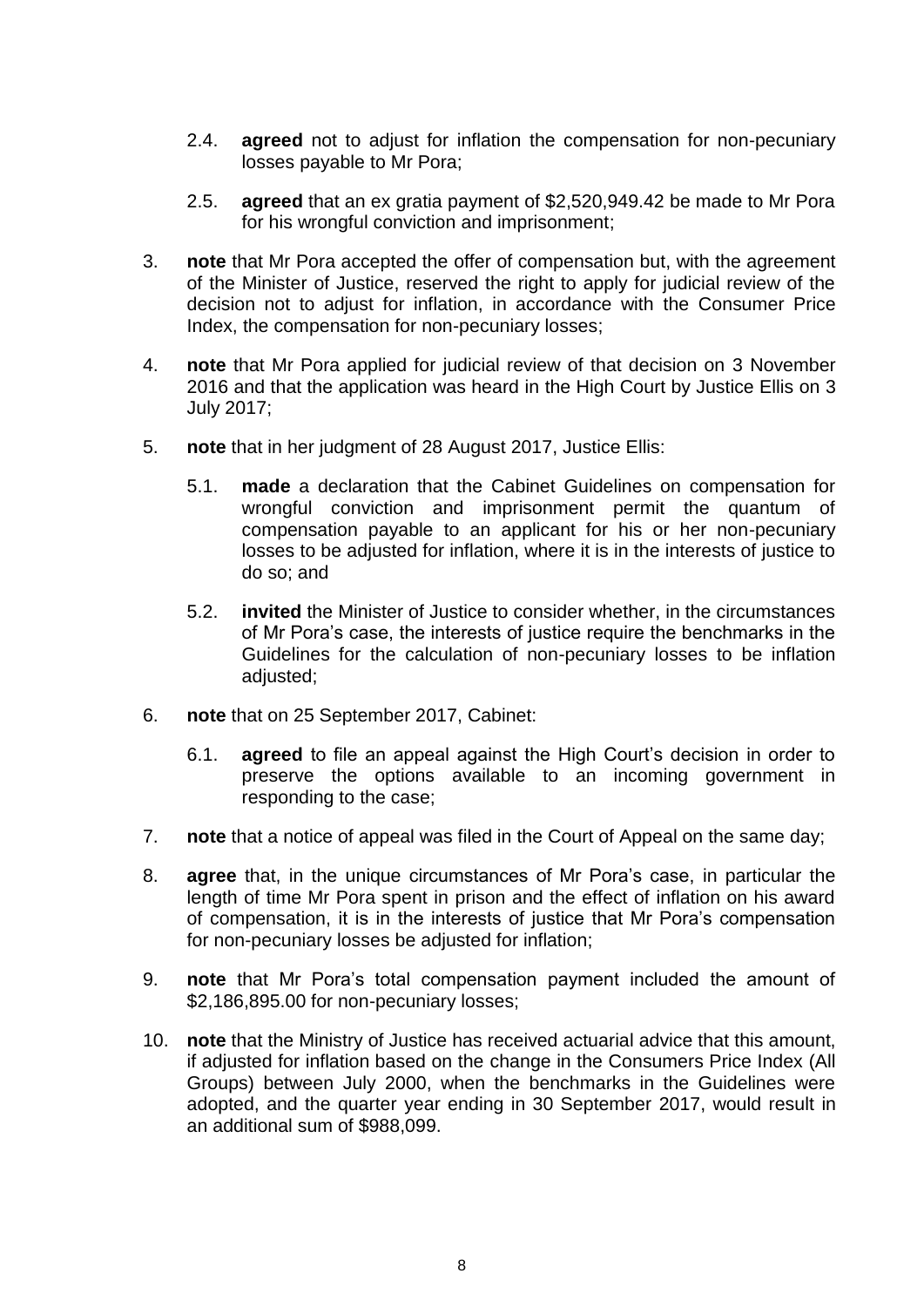### 11. **agree** that:

- 11.1. the appeal against the High Court's decision of 28 August 2017 be withdrawn;
- 11.2. an ex gratia payment of \$988,099 be made to Mr Pora to represent the adjustment for inflation of his compensation for non-pecuniary losses;
- 12. **agree** to re-establish the following appropriation:

| <b>Vote</b> | Appropriation<br><b>Minister</b> | <b>Title</b>                                                   | Type                                     | <b>Scope</b>                                                                                                                 |
|-------------|----------------------------------|----------------------------------------------------------------|------------------------------------------|------------------------------------------------------------------------------------------------------------------------------|
| Justice     | Minister of Justice              | Compensation<br>for Wrongly<br>Convicted<br><b>Individuals</b> | Non-<br>Departmental<br>Other<br>Expense | This appropriation is limited<br>to compensation or ex-gratia<br>payments for persons<br>wrongly convicted and<br>imprisoned |

13. **approve** the following changes to appropriations to provide for an inflation adjustment to the ex gratia payment made to Mr Pora for wrongful conviction and imprisonment, with a corresponding impact on the operating balance:

|                                                                                                | \$m - increase/(decrease) |         |         |         |                              |  |  |
|------------------------------------------------------------------------------------------------|---------------------------|---------|---------|---------|------------------------------|--|--|
| <b>Vote Justice</b><br><b>Minister of Justice</b>                                              | 2017/18                   | 2018/19 | 2019/20 | 2020/21 | 2021/22 &<br><b>Outyears</b> |  |  |
| Non-Departmental Other<br>Expense:<br><b>Compensation for Wrongly</b><br>Convicted Individuals | 0.989                     |         |         | -       |                              |  |  |

- 14. **agree** that the proposed changes to appropriations for 2017/18 above be included in the 2017/18 Supplementary Estimates and that, in the interim, the increase be met from Imprest Supply;
- 15. **agree** that the expenses incurred under recommendation 13 above be a charge against the between-Budget operating contingency, established as part of Budget 2017;
- 16. **note** that the between-Budget operating contingency is built into the operating allowance line in the Fiscal Plan;
- 17. **authorise** the Minister of Justice to offer the above amount to Mr Pora;
- 18. **note** that if Mr Pora accepts the inflation adjusted offer, he will be required to forego any further legal action against the Crown in respect of matters relating to his convictions, imprisonment, claim for compensation for wrongful conviction and imprisonment, and all related proceedings;